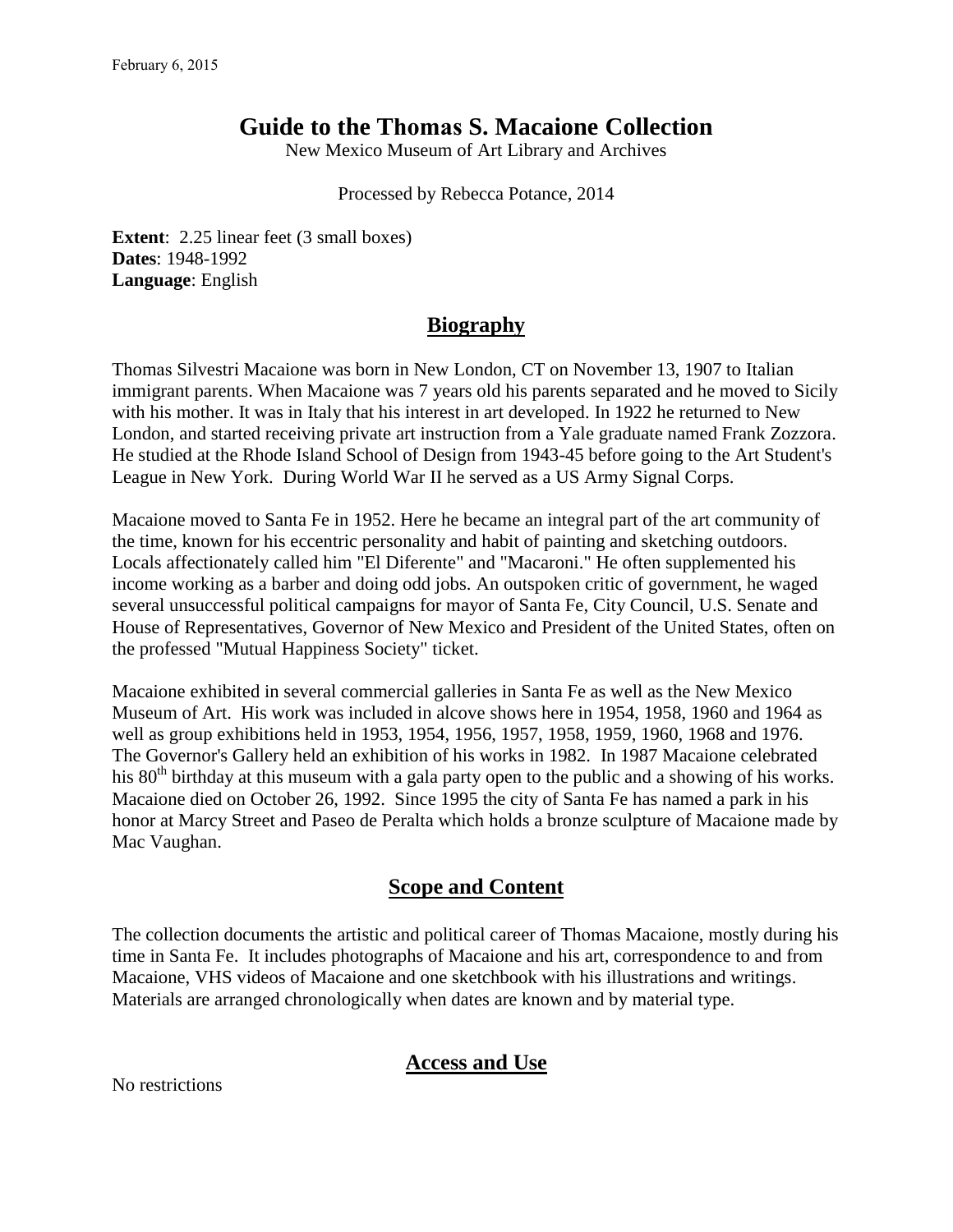# **Acquisition information**

Gift to the Museum by Editions Gallery on November 8, 2005

# **Related Material**

Macaione's work is mentioned in the museum's exhibition history files and catalogs. In addition to owning several works made by Macaione, the museum also owns a photograph of Macaione taken by artist Joan Myers as part of the art collection.

The museum library has two books featuring Macaione. Eli Levin's *Desert Bohemia : The Santa Fe Art Colony, 1964-1980* [Call number 709.7895 LEV 1987] mentions the artist and Michael James' Come With Me: A Different Guide to the City Different [Call number 917.8956 JAM 1961] uses Macaione as a model. The museum library also has an artist biographical file on Macaione.

## **Contents**

Box 1 : Correspondence and Photographs

- Folder 1 School and Political records, 1948-1978
- Folder 2 Correspondence to Macaione, 1957-1992
- Folder 3 Letter handwritten in 1990 to Greer Garson by Macaione with black and white photo of two
- Folder 4 Photographs of Macaione n.d.
- Folder 5 Color photographs of Macaione's paintings n.d.
- Folder 6 Black and white photographs of Macaione's paintings and sculpture n.d.

#### Box 2 : Videos

- 1. November 13, 1987 Tom S Macaione 80th Birthday Celebration
- 2. [Tommy Macaione Impressions and Expressions 4/24/1987](http://youtu.be/LICA2Ps6JCU) ( 2 copies)
- 3. Tommy Macaione July 1987 Ten 20 min 3/4" tapes
- 4. Tom S Macaione 80th Birthday celebration/Flag presentation/Birthday gifts/Impressions of the artist (3 copies)
- 5. Fiesta Parade and torch presentation to governor September 10. 1989
- 6. Tommy Macaione Show November 1991 (2 copies)